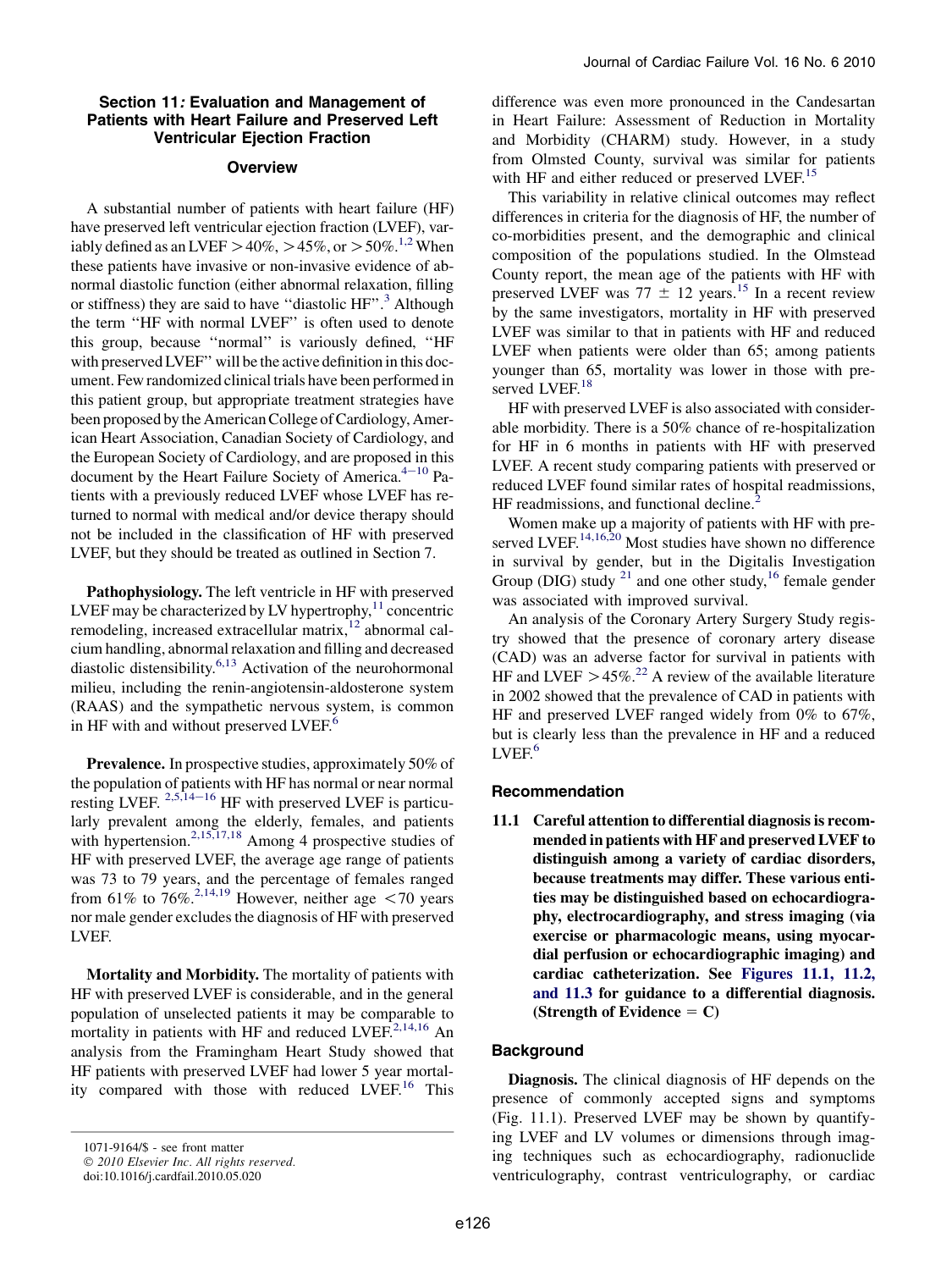<span id="page-1-0"></span>

Adapted from Yturralde FR et al. *Prog Cardiovasc Dis* 2005;47:314-319.

Fig. 11.1. Diagnostic Criteria: HF with Reduced Versus HF with Preserved EF.

magnetic resonance imaging. Among these, echocardiography is the most commonly used and has several advantages, including availability and the ability to provide information about LV wall thickness, filling patterns, cardiac anatomy, and valvular function.

Confirmation of increased LV diastolic filling pressure by documenting elevation of B-type natriuretic peptide (BNP or NT-proBNP) may be useful when dyspnea may be due to noncardiac causes.<sup>[23](#page-6-0)</sup> Increased BNP or NT-proBNP may identify patients with elevation of the LV diastolic pressures, but does not differentiate patients with preserved versus reduced LVEF. $^{24}$  $^{24}$  $^{24}$  HF with reduced LVEF tends to be associated with greater elevation of BNP than does HF with preserved LVEF, but BNP is above normal in both categories of HF, except in the obese patient, where BNP or NT-proBNP may be falsely low.<sup>[25](#page-6-0)</sup> In HF with preserved LVEF, there is some overlap with the normal range.<sup>[23,24,26](#page-6-0)</sup>

Differential Diagnosis. The causes of HF with either preserved or reduced LVEF are similar as shown in Figure 11.2. A diagnostic algorithm for patients with HF and preserved LVEF is outlined in Figure 11.3. LV hypertrophy (LVH) or concentric remodeling diagnosed by echocardiography or electrocardiography, is commonly present in patients with HF with preserved LVEF. Doppler echocardiography frequently demonstrates abnormalities in LV diastolic function.

The echocardiogram is more sensitive than the electrocardiogram for the diagnosis of  $LVH<sup>27</sup>$  In addition to chronic systemic hypertension, LVH may be due to other causes of LV pressure overload, such as aortic stenosis or aortic coarctation. Detecting LVH in the absence of an obvious cause for LV pressure overload supports the diagnosis of hypertrophic cardiomyopathy. This condition is usually regional (eg, septal, apical), but may be global. It is usually familial and genetically mediated.<sup>[28,29](#page-6-0)</sup> Increased wall thickness by echocardiography, coupled with low voltage on the electrocardiogram, strongly supports the diagnosis of an infiltrative cardiomyopathy. Among the most common infiltrative disorders is amyloidosis,  $30$  a disorder with a very poor prognosis.  $31$ In addition to low voltage, pseudo-infarction Q waves may be present. In the absence of hypertrophy, other infiltrative processes include sarcoidosis and Gaucher's disease. Sarcoid nodules in the myocardium rarely cause LV restrictive physiology, but pulmonary sarcoidosis may commonly cause pul-monary hypertension and right-sided HF.<sup>[32](#page-6-0)</sup>

Less common storage disorders include hemochromatosis. Rare disorders include Fabry disease and glycogen storage diseases. Hemochromatosis has several etiologies (familial, idiopathic, and acquired) and is manifested primarily as a dilated cardiomyopathy with reduced systolic performance, but occasionally as a non-dilated, restrictive cardiomyopa-thy.<sup>[33](#page-6-0)</sup> Fabry disease may be associated initially with normal LV mass, but later with hypertrophy. Restrictive disorders are rare, and may be associated with either LVH or normal LV mass.<sup>[34](#page-6-0)</sup> Endomyocardial disorders include endomyocardial fibrosis (usually in tropical climates); the hypereosinophilic syndrome, which may or may not be related to endomyocardial fibrosis; and carcinoid.

In the absence of aortic or mitral regurgitation, LV volume overload denotes a high cardiac output because of ventricular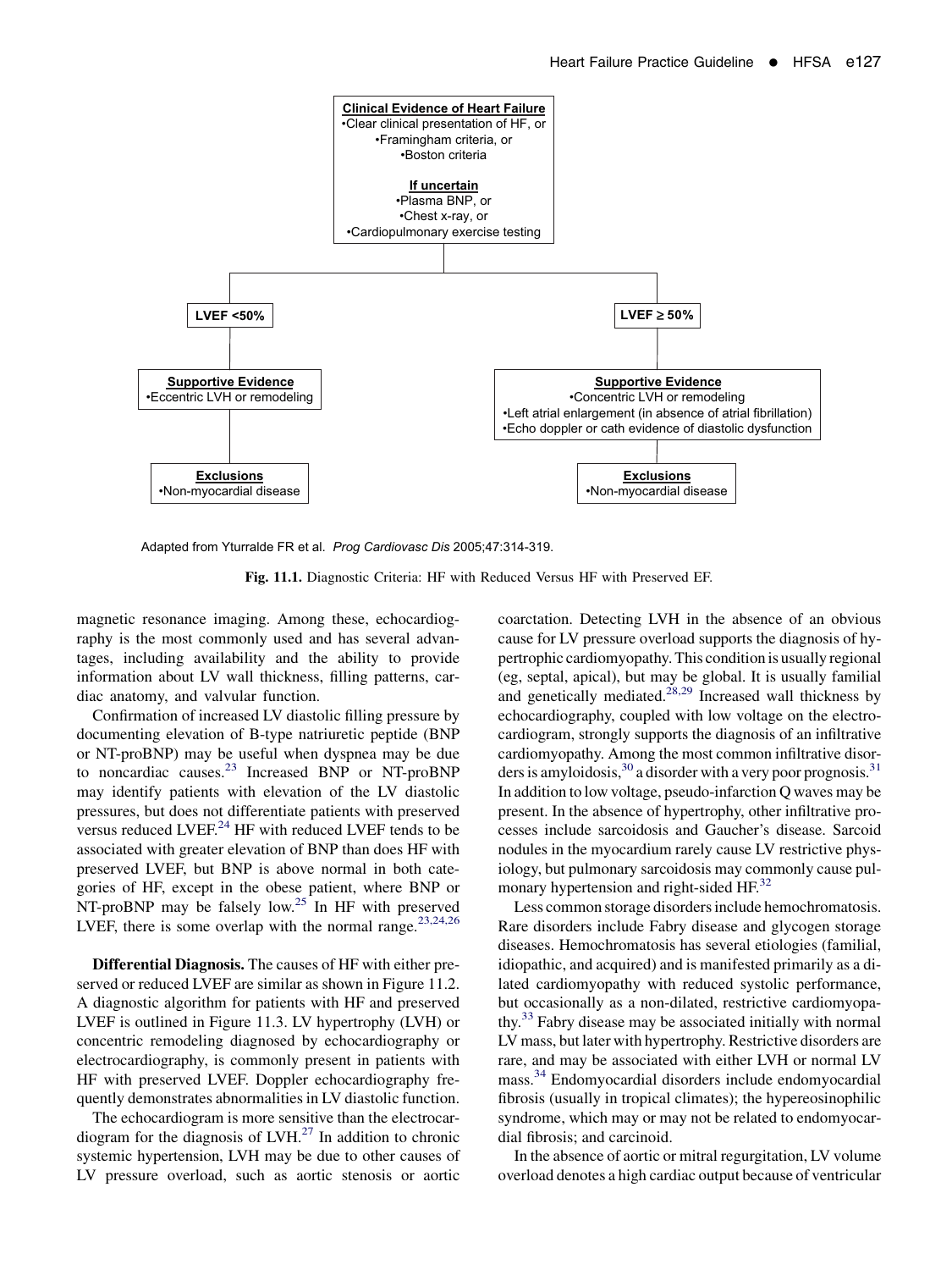

aCause of HF or specific target for therapy

bDisease process that may lead to HF

cMay have stage in which EF is normal but often declines



septal defect, patent ductus arteriosus or other arteriovenous shunt, chronic anemia, thyrotoxicosis, or chronic liver disease.

It is essential to clarify the diagnosis of pericardial disorders with constrictive physiology versus restrictive disorders. In the absence of substantial pericardial fluid, the diagnosis of pericardial disease may require invasive hemodynamics, computerized tomography, or magnetic reso-nance imaging to identify pericardial thickening.<sup>[35](#page-6-0)</sup>

In contrast to restrictive and infiltrative cardiomyopathies and to pericardial disease, ischemic heart disease with transient LV dysfunction is much more common. It is considered here and in other sections, particularly Section 13.

Right ventricular (RV) dysfunction is most commonly caused by LV dysfunction. In such conditions, there is pulmonary hypertension. Other causes of pulmonary hypertension, such as pulmonary thromboembolic disorders and intrinsic lung disease, may also precipitate RV dysfunction. Occasionally severe RV dysfunction may follow RV infarction. Occasionally chronic RV dysfunction can cause LV dysfunction resulting from ventricular interaction, a situation in which RV pressure-volume overload may deform and displace the interventricular septum toward the LV, increasing LV diastolic pressure even as LV volume remains constant or decreases. Such conditions reduce LV compliance.

In summary, there is a broad differential diagnosis of all HF patients. This is also true in HF with preserved LVEF and must be kept in mind during the initial evaluation of such patients. Hypertensive LVH is the most common cause of HF with preserved LVEF. However, CAD and diabetes mellitus are also common disease processes associated with the development of HF with preserved LVEF. In

analyzing HF in such patients, most emphasis has centered on assessment of LV and LA structural changes and changes in LV diastolic function.

## Recommendation

11.2 Evaluation for ischemic heart disease and inducible myocardial ischemia is recommended in patients with HF and preserved LVEF (see Section 13). (Strength of Evidence  $= C$ )

## **Background**

Section 13 provides a detailed approach to the diagnosis of ischemic heart disease in patients with HF by noninvasive stress imaging and by cardiac catheterization. Ischemic mitral regurgitation, acute or chronic, may aggravate HF with normal systolic performance.

#### Recommendations

- 11.3 Blood pressure monitoring is recommended in patients with HF and preserved LVEF (Section 14, Recommendation 14.1). (Strength of Evidence  $= C$ )
- 11.4 Counseling on the use of a low-sodium diet (Section 6) is recommended for all patients with HF, including those with preserved LVEF. (Strength of Evidence  $= C$ )
- 11.5 Diuretic treatment is recommended in all patients with HF and clinical evidence of volume overload, including those with preserved LVEF. Treatment may begin with either a thiazide or loop diuretic.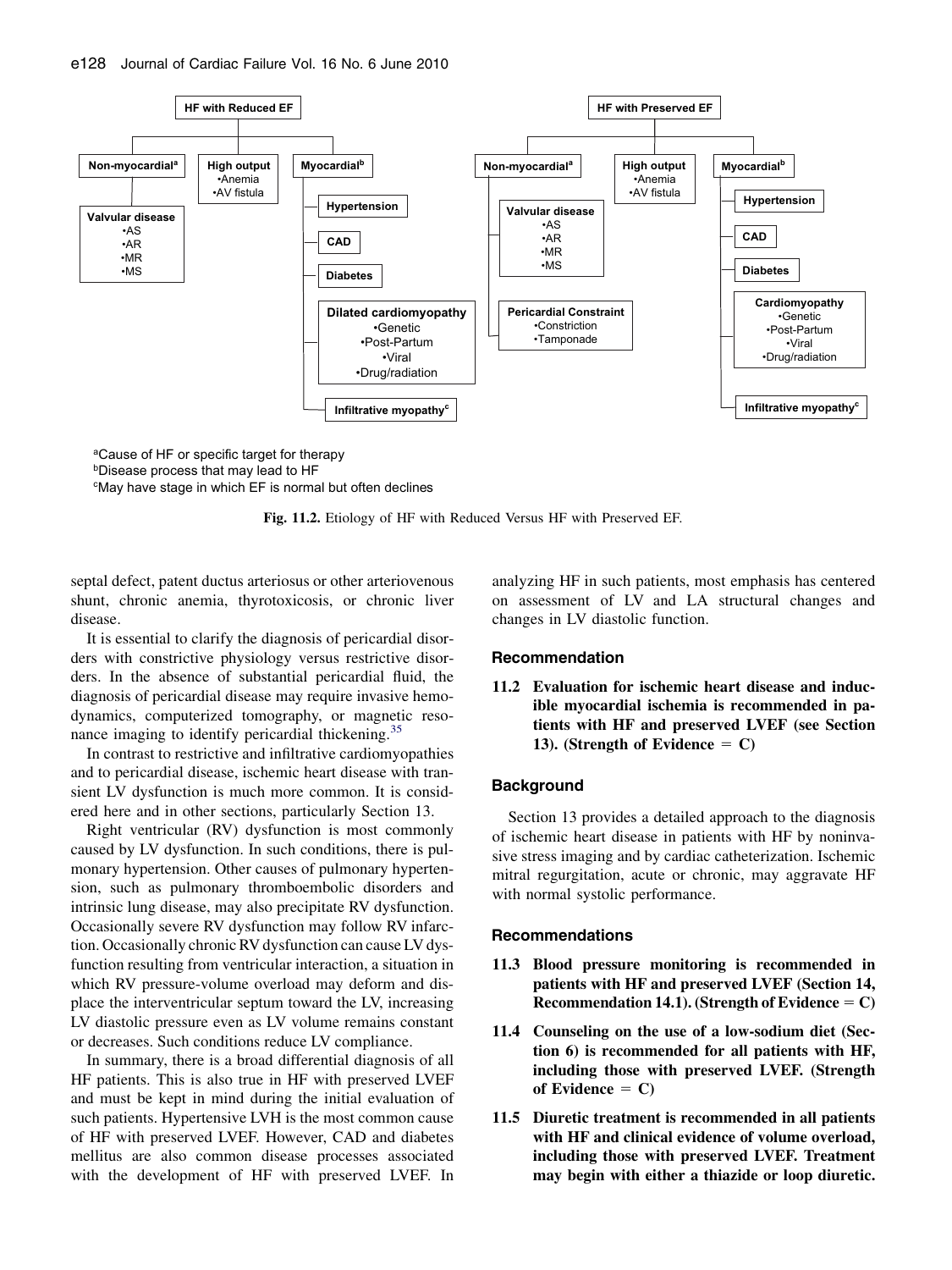In more severe volume overload or if response to a thiazide is inadequate, treatment with a loop diuretic should be implemented. Excessive diuresis, which may lead to orthostatic changes in blood pressure and worsening renal function, should be avoided. (Strength of Evidence  $= C$ )

# **Background**

In conditions with LVH, restrictive or constrictive physiology, a small decrease in intravascular volume may be associated with significant reduction in LV preload, resulting in decreased cardiac output. Orthostatic changes and prerenal azotemia provide evidence for excessive preload reduction.<sup>[6](#page-5-0)</sup> Acutely, in addition to diuretics, nitrates may have a role in diminishing pulmonary venous pressure and clinical congestion. Chronically, the effects may be similar, but one must be alert to the possibility of excess reduction in LV preload.

#### Recommendation

- 11.6 In the absence of other specific indications for these drugs, angiotensin receptor blockers (ARBs) or angiotensin converting enzyme (ACE) inhibitors may be considered in patients with HF and preserved LVEF.
	- ARBs (Strength of Evidence  $= C$ )
	- ACE inhibitors (Strength of Evidence  $= C$ )

#### **Background**

A trial of the ARB, candesartan, in patients with HF and preserved LVEF showed a trend toward reduction in the primary endpoint of cardiovascular death or hospitalization (unadjusted hazard ratio 0.89, CI 0.77-1.03,  $P = .118$ ; adjusted hazard ratio 0.86, CI 0.74-1.00,  $P = .051$ .<sup>[36](#page-6-0)</sup> At enrollment, approximately 20% of patients were receiving ACE inhibitors and 55% were receiving beta adrenergic blocking drugs. There was no subset analysis of the combination of these drugs in these specific patients, but the candesartan group showed a reduction in both hospitalizations and blood pressure.

The Irbesartan in Heart Failure with Preserved Ejection Fraction (I-PRESERVE) study enrolled 4128 patients who were at least 60 years of age and had New York Heart Association class II, III, or IV HF and a LVEF of at least 45% and randomly assigned them to receive 300 mg of irbesartan or placebo per day. $37$  The primary composite outcome was death from any cause or hospitalization for a cardiovascular cause (HF, myocardial infarction, unstable angina, arrhythmia, or stroke). Secondary outcomes included death from HF or hospitalization for HF, death from any cause and from cardiovascular causes, and quality of life. During a mean follow-up of 49.5 months, the primary outcome occurred in 742 patients in the irbesartan group and 763 in the placebo group. Primary event rates in the irbesartan and placebo groups were 100.4 and 105.4 per 1000 patient-



LVEF = left ventricular ejection fraction; HF = heart failure; QRS = electrocardiographic ventricular depolarization; AR = aortic Regurgitation; MR = mitral regurgitation; MS = mitral stenosis; RVMI = right ventricular myocardial infarction; PE = pulmonary embolism <sup>a</sup>Some patients with right ventricular dysfunction have LV dysfunction due to ventricular interaction

Fig. 11.3. Diagnostic Algorithm for Heart Failure with Preserved LVEF.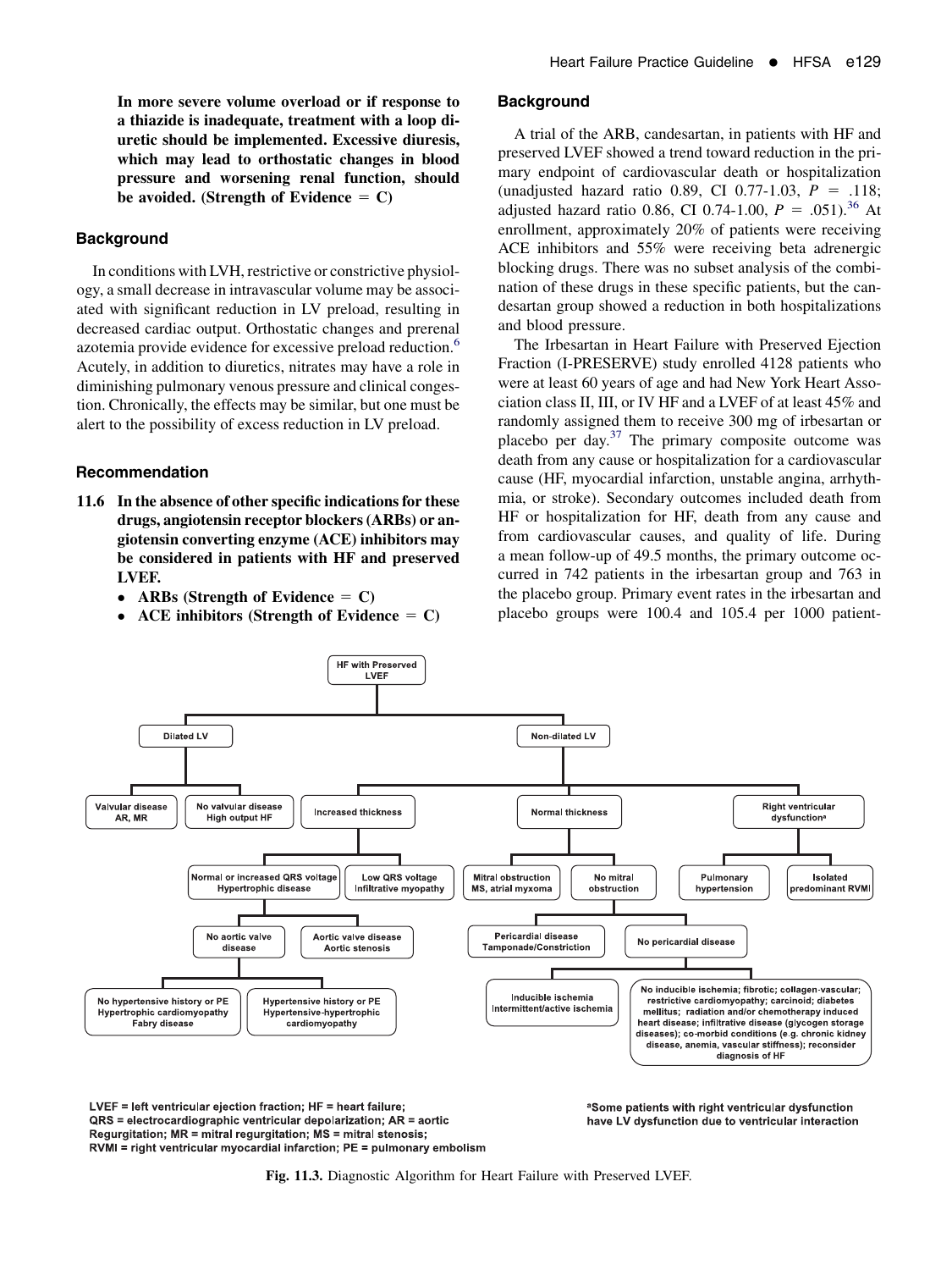years, respectively (hazard ratio, 0.95; 95% confidence interval [CI], 0.86 to 1.05;  $P = 0.35$ ). Overall rates of death were 52.6 and 52.3 per 1000 patient-years, respectively (hazard ratio, 1.00; 95% CI, 0.88 to 1.14;  $P = 0.98$ ). Rates of hospitalization for cardiovascular causes that contributed to the primary outcome were 70.6 and 74.3 per 1000 patientyears, respectively (hazard ratio, 0.95; 95% CI, 0.85 to 1.08;  $P = 0.44$ ). There were no significant differences in the other prespecified outcomes. Irbesartan did not improve the outcomes of patients with HF and preserved LVEF.

#### Recommendation

11.7 ACE inhibitors should be considered in all patients with HF and preserved LVEF who have symptomatic atherosclerotic cardiovascular disease or diabetes and one additional risk factor. (Strength of Evidence  $= C$ )

## In patients who meet these criteria but are intolerant to ACE inhibitors, ARBs should be considered. (Strength of Evidence  $= C$ )

Studies supporting the use of ACE inhibitors in patients with HF and preserved LVEF did not enroll patients with known HF. A secondary endpoint of the Heart Outcomes Prevention Evaluation (HOPE) trial was progression to HF in the following high risk patients: those older than age 55 years with either documented vascular disease or multiple cardiac risk factors, one of which was diabetes.<sup>[38](#page-6-0)</sup> In this randomized study, 9297 patients received double-blind placebo or ramipril 10 mg daily and were followed for 4.5 years. The annual risk for development of HF was approximately 2.5%, which was reduced by 23% with the ACE inhibitor. The risk reduction was independent of multiple covariates. The presence of a subsequent MI during the study increased the risk of developing HF more than eightfold. Treatment with ramipril was associated with a 33% reduction in the development of HF in those with a baseline systolic pressure above the median of 139 mm Hg versus only 9% in those whose systolic blood pressure was below the median  $(P = .024)$ .

The European Trial on Reduction of Cardiac Events with Perindopril in Stable Coronary Artery Disease (EUROPA) studied high dose ACE inhibitor therapy versus placebo in patients older than age 18 with documented CAD.<sup>[39](#page-6-0)</sup> A mean follow-up of 4.2 years showed that perindopril reduced total mortality by 14% (from 6.9% to 6.1%), recurrent MI by 22% (6.2% to 4.8%), and hospital admission for HF by 39%. All findings were statistically significant, were consistent in all predefined subgroups, were independent of coexistent beta blocker therapy, and were seen in the setting of aggressive treatment of vascular disease, as determined by the high rate of antiplatelet (92%), antilipid (58%), and beta blocker (62%) usage.

## Recommendation

## 11.8 Beta blocker treatment is recommended in patients with HF and preserved LVEF who have:

- Prior myocardial infarction (Strength of Evi $dence = A$ )
- Hypertension (see Section 14) (Strength of Ev $idence = B$ )
- Atrial fibrillation requiring control of ventricular rate (Strength of Evidence  $=$  B)

#### **Background**

No large-scale studies to date have demonstrated improvement in clinical outcomes from beta blockers specifically in patients with HF and preserved LVEF. However, as with ACE inhibitors, large subsets of this population fall into one or another category for which beta blockers have either proven beneficial or are highly likely to achieve clinical benefit.

In failing hearts, rapid rates are associated with progressively reduced contractile force and increased resting tension. The increased resting tension is related to incomplete relaxation due to incomplete reuptake of calcium to storage sites in the sarcoplasmic reticulum.<sup>[13](#page-5-0)</sup> In a noninvasive study of hypertrophic cardiomyopathy, beta adrenergic blocking drugs prolonged diastolic filling time, suggesting better LV filling.<sup>40</sup> In the presence of CAD, tachycardia is associated with a prompt increase in LV diastolic pressure when associated with ischemia. $41$  Thus reducing the heart rate with beta adrenergic blocking drugs should be beneficial for LV filling and a reduction in the LVend-diastolic pressure. Furthermore, retrospective studies have suggested substantial benefit of adequate rate control on systolic function in patients with atrial fibrillation with a rapid ventricular response. $42,43$  Patients with sinus tachycardia may benefit from a reduction in heart rate; however, because the tachycardia may reflect an inability to increase stroke volume, care must be taken when using beta blockade.

The Study of the Effects of Nebivolol Intervention on Outcomes and Rehospitalization in Seniors with Heart Failure (SENIORS) study was a randomized trial in 2128 patients  $\geq$ 70 years with a history of HF (a hospitalization for HF in the last year or an LVEF  $\leq 35\%$ ). The primary endpoint of all-cause mortality or cardiovascular hospitalizations was reduced with nebivolol from 35.3% to 31.1% (HR = 0.86, 95% CI = 0.74-0.99, p = 0.039).<sup>[44](#page-6-0)</sup> Thirtyfive percent of patients in SENIORS had an LVEF of  $>$  35% and there was no significant difference in the effect of nebivolol between the group with an LVEF  $>35\%$ and that with an LVEF  $\leq 35\%$ .<sup>[45](#page-6-0)</sup> However, more than half of subjects with an LVEF  $>35\%$  had an LVEF of 35-50%, leaving a small number of subjects with preserved LVEF.<sup>[44](#page-6-0)</sup> In a study of ventricular remodeling comparing Chinese patients with HF and an LVEF  $\langle 40\%, 40-55\%,$ or  $> 55\%$ , the cohort with a mildly decreased LVEF had eccentrically enlarged ventricles with evidence of remodeling (rightward shifted end-diastolic pressure-volume relation) and decreased chamber contractility (downward shifted end-systolic pressure-volume relation) most compa-rable to subjects with overt systolic HF.<sup>[46](#page-6-0)</sup> Studies comparing patients with HF and mildly reduced LVEF also suggest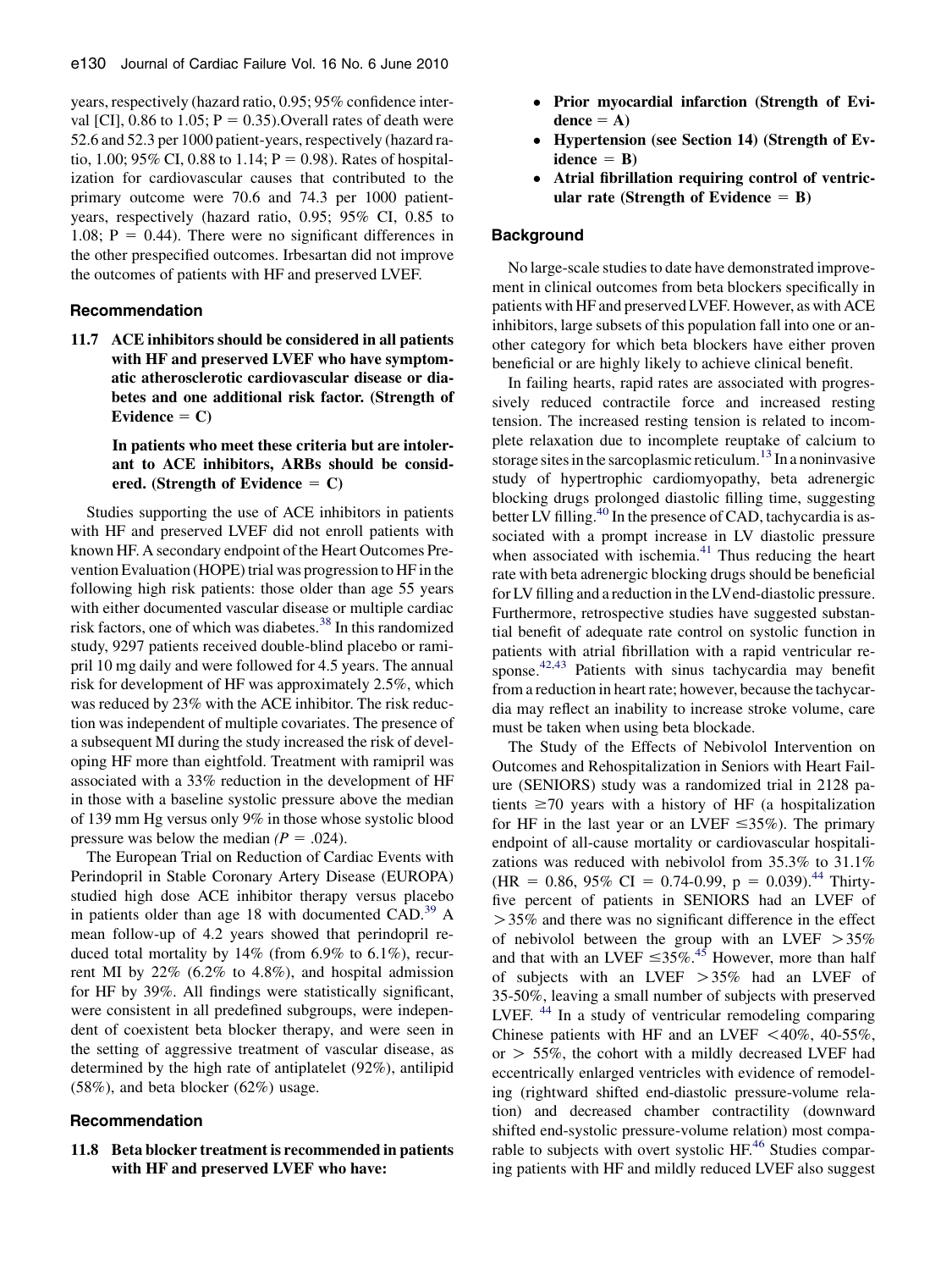## <span id="page-5-0"></span>Recommendation

- 11.9 Calcium channel blockers should be considered in patients with HF and preserved LVEF and:
	- Atrial fibrillation requiring control of ventricular rate and intolerance to beta blockers. In these patients, diltiazem or verapamil should be considered. (Strength of Evidence  $= C$ )
	- $\bullet$  Symptom-limiting angina. (Strength of Evidence  $= A$ )
	- Hypertension. (Strength of Evidence  $= C$ )

### **Background**

Although controlled clinical trial data are lacking, several properties of the calcium channel blocking drugs (eg, verapamil, diltiazem), suggest they may benefit patients with HF and preserved LVEF. Beyond these circumstances, calcium channel blockers are not routinely recommended, despite small studies showing hemodynamic benefit in select patients.

An important effect of these drugs is slowing heart rate. This effect should enhance calcium removal from the myocyte and calcium reuptake in the sarcoplasmic reticu- $\text{lum.}^{6,13,49}$  $\text{lum.}^{6,13,49}$  $\text{lum.}^{6,13,49}$  This should lower end-diastolic pressure<sup>49</sup> and improve passive ventricular filling.<sup>[50](#page-6-0)</sup> Improved passive ventricular filling is associated with long-term improvement in exercise capacity in patients with hypertrophic obstructive cardiomyopathy, a clinical condition which, like HF with preserved LVEF, may be associated with significant abnor-malities in myocardial relaxation.<sup>[50](#page-6-0)</sup> Numerous studies have shown benefit from verapamil or diltiazem in chronic stable angina pectoris, although the patients likely did not have HF with preserved LVEF.<sup>[51](#page-6-0)</sup> Verapamil has been shown to acutely reduce arterial stiffness in elderly normal subjects. The improvement is due to improved arterioventricular interaction, and this reduction in arterial stiffness has been related to improved exercise performance.<sup>[52](#page-7-0)</sup>

#### Recommendation

11.10 Measures to restore and maintain sinus rhythm may be considered in patients who have symptomatic atrial flutter-fibrillation and preserved LVEF, but this decision should be individualized. (Strength of Evidence  $= C$ )

# **Background**

In patients with atrial fibrillation or flutter who remain symptomatic after adequate rate control, it is reasonable to consider restoration of sinus rhythm. Because studies comparing rhythm control to rate control in patients with atrial fibrillation have generally excluded symptomatic patients, there are no randomized clinical trials for guidance. Nevertheless, retrospective evaluation of studies of patients with HF suggest that in the subset of patients with atrial fibrillation both amiodarone and dofetilide increased conversion to sinus rhythm and maintenance of sinus rhythm. $53-55$  $53-55$ 

These trials also demonstrated the safety of these drugs in patients with HF. Early experience suggests that catheter ablation of atrial fibrillation may also be considered in patients with HF to improve symptoms.<sup>56</sup>

#### References

- 1. Gaasch WH. Diagnosis and treatment of heart failure based on left ventricular systolic or diastolic dysfunction. JAMA 1994;271:1276-80.
- 2. Smith GL, Masoudi FA, Vaccarino V, Radford MJ, Krumholz HM. Outcomes in heart failure patients with preserved ejection fraction: mortality, readmission, and functional decline. J Am Coll Cardiol  $2003:41:1510-8$ .
- 3. Swedberg K, Cleland J, Dargie H, Drexler H, Follath F, Komajda M, et al. Guidelines for the diagnosis and treatment of chronic heart failure: executive summary (update 2005): The Task Force for the Diagnosis and Treatment of Chronic Heart Failure of the European Society of Cardiology. Eur Heart J  $2005;26:1115-40$ .
- 4. Konstam MA. "Systolic and diastolic dysfunction" in heart failure? Time for a new paradigm. J Card Fail  $2003;9:1-3$ .
- 5. Vasan RS, Benjamin EJ, Levy D. Prevalence, clinical features and prognosis of diastolic heart failure: an epidemiologic perspective. J Am Coll Cardiol 1995;26:1565-74.
- 6. Zile MR, Brutsaert DL. New concepts in diastolic dysfunction and diastolic heart failure: Part II: causal mechanisms and treatment. Circulation 2002;105:1503-8.
- 7. Zile MR. Heart failure with preserved ejection fraction: is this diastolic heart failure? J Am Coll Cardiol 2003;41:1519-22.
- 8. Arnold JM, Liu P, Demers C, Dorian P, Giannetti N, Haddad H, et al. Canadian Cardiovascular Society consensus conference recommendations on heart failure 2006: diagnosis and management. Can J Cardiol  $2006:22:23-45.$
- 9. Dickstein K, Cohen-Solal A, Filippatos G, McMurray JJ, Ponikowski P, Poole-Wilson PA, et al. ESC Guidelines for the diagnosis and treatment of acute and chronic heart failure 2008: the Task Force for the Diagnosis and Treatment of Acute and Chronic Heart Failure 2008 of the European Society of Cardiology. Developed in collaboration with the Heart Failure Association of the ESC (HFA) and endorsed by the European Society of Intensive Care Medicine (ESICM). Eur Heart J 2008;29:2388-442.
- 10. Hunt SA, Abraham WT, Chin MH, Feldman AM, Francis GS, Ganiats TG, et al. 2009 Focused update incorporated into the ACC/AHA 2005 Guidelines for the Diagnosis and Management of Heart Failure in Adults A Report of the American College of Cardiology Foundation/ American Heart Association Task Force on Practice Guidelines Developed in Collaboration With the International Society for Heart and Lung Transplantation. J Am Coll Cardiol  $2009;53:el-90$ .
- 11. Pearlman ES, Weber KT, Janicki JS, Pietra GG, Fishman AP. Muscle fiber orientation and connective tissue content in the hypertrophied human heart. Lab Invest 1982;46:158-64.
- 12. Huysman JA, Vliegen HW, Van der Laarse A, Eulderink F. Changes in nonmyocyte tissue composition associated with pressure overload of hypertrophic human hearts. Pathol Res Pract 1989;184:577-81.
- 13. Gwathmey JK, Copelas L, MacKinnon R, Schoen FJ, Feldman MD, Grossman W, et al. Abnormal intracellular calcium handling in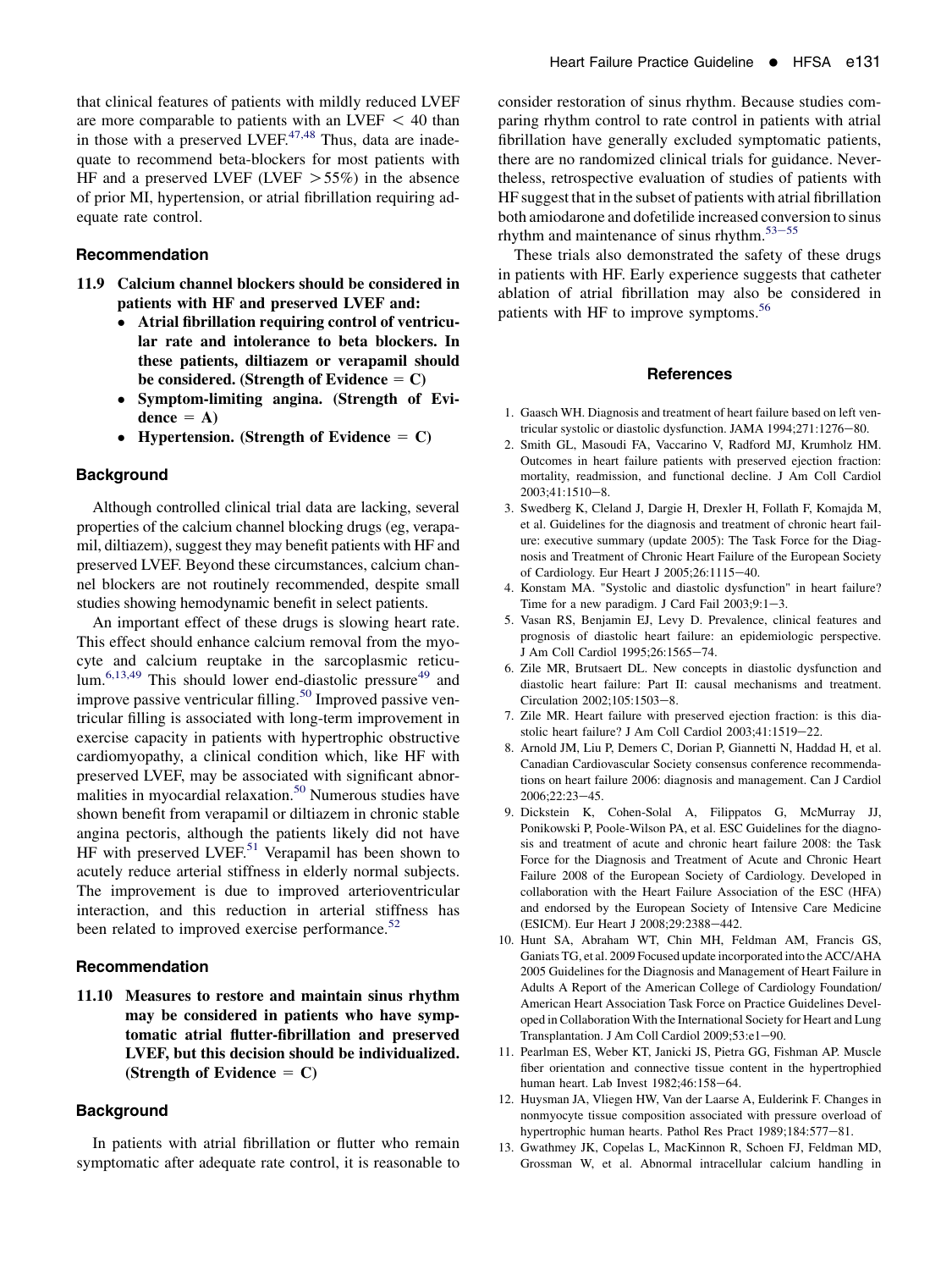<span id="page-6-0"></span>myocardium from patients with end-stage heart failure. Circ Res 1987;  $61:70-6$ .

- 14. Philbin EF, Rocco TA Jr, Lindenmuth NW, Ulrich K, Jenkins PL. Systolic versus diastolic heart failure in community practice: clinical features, outcomes, and the use of angiotensin-converting enzyme inhibitors. Am J Med 2000;109:605-13.
- 15. Senni M, Tribouilloy CM, Rodeheffer RJ, Jacobsen SJ, Evans JM, Bailey KR, et al. Congestive heart failure in the community: a study of all incident cases in Olmsted County, Minnesota, in 1991. Circulation 1998;98:2282-9.
- 16. Vasan RS, Larson MG, Benjamin EJ, Evans JC, Reiss CK, Levy D. Congestive heart failure in subjects with normal versus reduced left ventricular ejection fraction: prevalence and mortality in a population-based cohort. J Am Coll Cardiol 1999;33:1948-55.
- 17. Chen HH, Lainchbury JG, Senni M, Bailey KR, Redfield MM. Diastolic heart failure in the community: clinical profile, natural history, therapy, and impact of proposed diagnostic criteria. J Card Fail 2002;8:279-87.
- 18. Senni M, Redfield MM. Heart failure with preserved systolic function. A different natural history? J Am Coll Cardiol 2001;38:1277-82.
- 19. McDermott MM, Feinglass J, Lee PI, Mehta S, Schmitt B, Lefevre F, et al. Systolic function, readmission rates, and survival among consecutively hospitalized patients with congestive heart failure. Am Heart J 1997;134:728-36.
- 20. Devereux RB, Roman MJ, Liu JE, Welty TK, Lee ET, Rodeheffer R, et al. Congestive heart failure despite normal left ventricular systolic function in a population-based sample: the Strong Heart Study. Am J Cardiol 2000;86:1090-6.
- 21. Jones RC, Francis GS, Lauer MS. Predictors of mortality in patients with heart failure and preserved systolic function in the Digitalis Investigation Group trial. J Am Coll Cardiol 2004;44:1025-9.
- 22. Judge KW, Pawitan Y, Caldwell J, Gersh BJ, Kennedy JW. Congestive heart failure symptoms in patients with preserved left ventricular systolic function: analysis of the CASS registry. J Am Coll Cardiol 1991; 18:377-82.
- 23. Maisel AS, Krishnaswamy P, Nowak RM, McCord J, Hollander JE, Duc P, et al. Rapid measurement of B-type natriuretic peptide in the emergency diagnosis of heart failure. N Engl J Med 2002;347:  $161 - 7.$
- 24. Yamamoto K, Burnett JC Jr, Jougasaki M, Nishimura RA, Bailey KR, Saito Y, et al. Superiority of brain natriuretic peptide as a hormonal marker of ventricular systolic and diastolic dysfunction and ventricular hypertrophy. Hypertension 1996;28:988-94.
- 25. Maisel AS, McCord J, Nowak RM, Hollander JE, Wu AH, Duc P, et al. Bedside B-Type natriuretic peptide in the emergency diagnosis of heart failure with reduced or preserved ejection fraction. Results from the Breathing Not Properly Multinational Study. J Am Coll Cardiol 2003;41:2010-7.
- 26. Massie BM. Natriuretic peptide measurements for the diagnosis of "nonsystolic" heart failure: good news and bad. J Am Coll Cardiol  $2003;41:2018-21.$
- 27. Reichek N, Devereux RB. Left ventricular hypertrophy: relationship of anatomic, echocardiographic and electrocardiographic findings. Circulation 1981;63:1391-8.
- 28. Maron BJ. Hypertrophic cardiomyopathy. Lancet 1997;350:127-33.
- 29. Marian AJ, Roberts R. Recent advances in the molecular genetics of hypertrophic cardiomyopathy. Circulation 1995;92:1336-47.
- 30. Kyle RA, Greipp PR. Amyloidosis (AL). Clinical and laboratory features in 229 cases. Mayo Clin Proc 1983;58:665-83.
- 31. Kyle RA, Gertz MA, Greipp PR, Witzig TE, Lust JA, Lacy MQ, et al. Long-term survival (10 years or more) in 30 patients with primary amyloidosis. Blood 1999;93:1062-6.
- 32. Sharma OP, Maheshwari A, Thaker K. Myocardial sarcoidosis. Chest 1993:103:253-8.
- 33. Arnett EN, Nienhuis AW, Henry WL, Ferrans VJ, Redwood DR, Roberts WC. Massive myocardial hemosiderosis: a structure-function conference at the National Heart and Lung Institute. Am Heart J 1975;  $90:777 - 87.$
- 34. Angelini A, Calzolari V, Thiene G, Boffa GM, Valente M, Daliento L, et al. Morphologic spectrum of primary restrictive cardiomyopathy. Am J Cardiol 1997;80:1046-50.
- 35. Karia DH, Xing YQ, Kuvin JT, Nesser HJ, Pandian NG. Recent role of imaging in the diagnosis of pericardial disease. Curr Cardiol Rep 2002;4:33-40.
- 36. Yusuf S, Pfeffer MA, Swedberg K, Granger CB, Held P, McMurray JJ, et al. Effects of candesartan in patients with chronic heart failure and preserved left-ventricular ejection fraction: the CHARM-Preserved Trial. Lancet 2003;362:777-81.
- 37. Massie BM, Carson PE, McMurray JJ, Komajda M, McKelvie R, Zile MR, et al. Irbesartan in patients with heart failure and preserved ejection fraction. N Engl J Med  $2008;359:2456-67$ .
- 38. Arnold JM, Yusuf S, Young J, Mathew J, Johnstone D, Avezum A, et al. Prevention of Heart Failure in Patients in the Heart Outcomes Prevention Evaluation (HOPE) Study. Circulation 2003; 107:1284-90.
- 39. Fox KM. Efficacy of perindopril in reduction of cardiovascular events among patients with stable coronary artery disease: randomised, double-blind, placebo-controlled, multicentre trial (the EUROPA study). Lancet 2003;362:782-8.
- 40. Alvares RF, Goodwin JF. Non-invasive assessment of diastolic function in hypertrophic cardiomyopathy on and off beta adrenergic blocking drugs. Br Heart J 1982;48:204-12.
- 41. Aroesty JM, McKay RG, Heller GV, Royal HD, Als AV, Grossman W. Simultaneous assessment of left ventricular systolic and diastolic dysfunction during pacing-induced ischemia. Circulation 1985;71: 889-900.
- 42. Redfield MM, Kay GN, Jenkins LS, Mianulli M, Jensen DN, Ellenbogen KA. Tachycardia-related cardiomyopathy: a common cause of ventricular dysfunction in patients with atrial fibrillation referred for atrioventricular ablation. Mayo Clin Proc 2000;75:790-5.
- 43. Grogan M, Smith HC, Gersh BJ, Wood DL. Left ventricular dysfunction due to atrial fibrillation in patients initially believed to have idiopathic dilated cardiomyopathy. Am J Cardiol 1992;69:1570-3.
- 44. Flather MD, Shibata MC, Coats AJ, van Veldhuisen DJ, Parkhomenko A, Borbola J, et al. Randomized trial to determine the effect of nebivolol on mortality and cardiovascular hospital admission in elderly patients with heart failure (SENIORS). Eur Heart J 2005;26:215-25.
- 45. van Veldhuisen DJ, Cohen-Solal A, Bohm M, Anker SD, Babalis D, Roughton M, et al. Beta-blockade with nebivolol in elderly heart failure patients with impaired and preserved left ventricular ejection fraction: Data From SENIORS (Study of Effects of Nebivolol Intervention on Outcomes and Rehospitalization in Seniors With Heart Failure). J Am Coll Cardiol 2009;53:2150-8.
- 46. He KL, Burkhoff D, Leng WX, Liang ZR, Fan L, Wang J, et al. Comparison of ventricular structure and function in Chinese patients with heart failure and ejection fractions  $> 55\%$  versus 40% to 55% versus  $<40\%$ . Am J Cardiol 2009;103:845-51.
- 47. Fonarow GC, Stough WG, Abraham WT, Albert NM, Gheorghiade M, Greenberg BH, et al. Characteristics, treatments, and outcomes of patients with preserved systolic function hospitalized for heart failure: a report from the OPTIMIZE-HF Registry. J Am Coll Cardiol 2007; 50:768-77.
- 48. Sweitzer NK, Lopatin M, Yancy CW, Mills RM, Stevenson LW. Comparison of clinical features and outcomes of patients hospitalized with heart failure and normal ejection fraction ( $>$  or  $=$  55%) versus those with mildly reduced (40% to 55%) and moderately to severely reduced  $(<$  40%) fractions. Am J Cardiol 2008;101:1151-6.
- 49. Grossman W. Diastolic dysfunction in congestive heart failure. N Engl J Med 1991;325:1557-64.
- 50. Bonow RO, Dilsizian V, Rosing DR, Maron BJ, Bacharach SL, Green MV. Verapamil-induced improvement in left ventricular diastolic filling and increased exercise tolerance in patients with hypertrophic cardiomyopathy: short- and long-term effects. Circulation 1985; 72:853-64.
- 51. Brodsky SJ, Cutler SS, Weiner DA, McCabe CH, Ryan TJ, Klein MD. Treatment of stable angina of effort with verapamil: a double-blind,